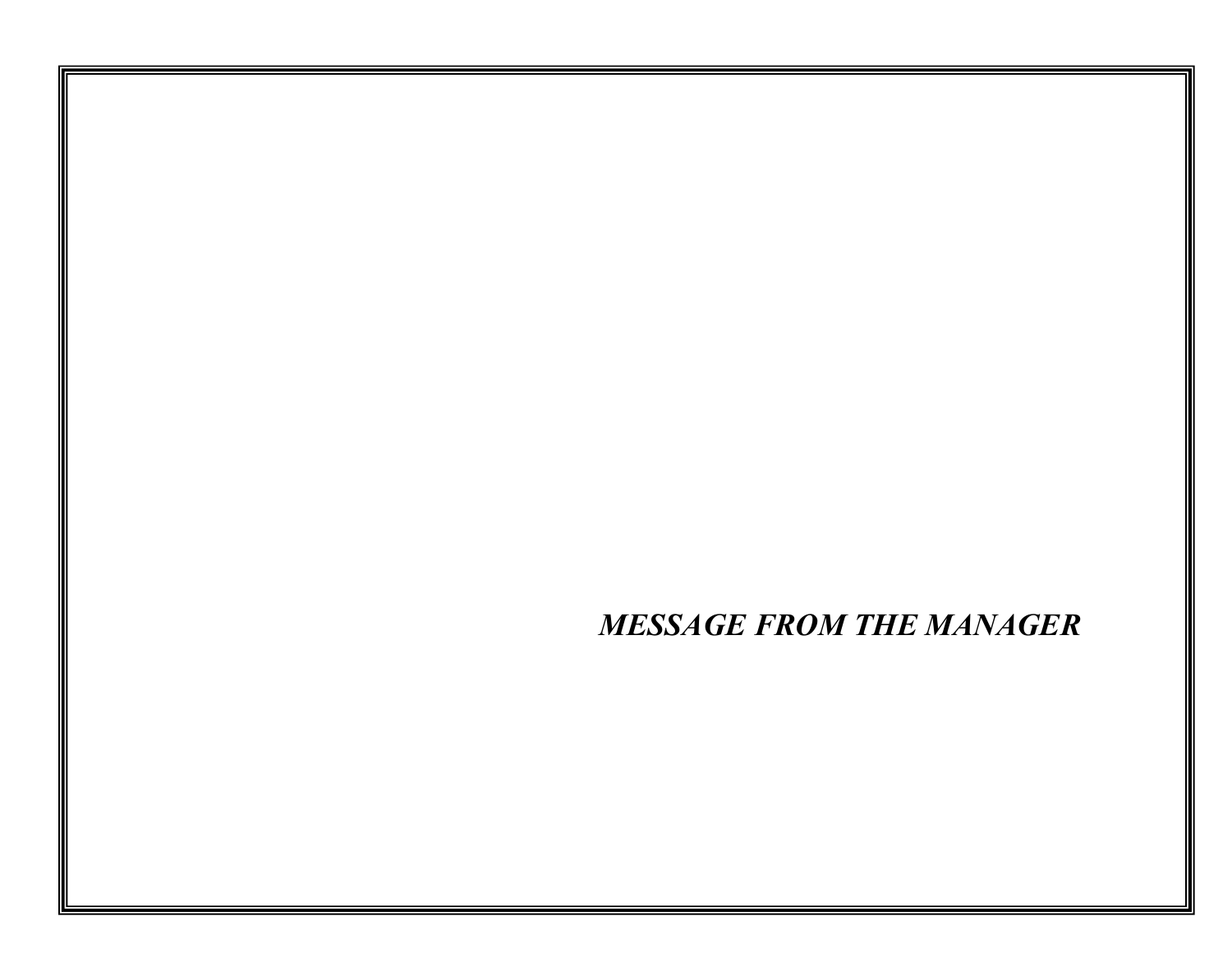## *Message from the Manager*

November 15, 2011

Dear Mayor and Board of Aldermen,

It is with pleasure that I submit to you the Capital Improvements Program (CIP) for FY 2012-13 through FY 2017-18. As in past updates, the CIP represents a best effort to implement the vision created by residents and documented by Town staff in various needs assessments, including Vision 2020, the Downtown Visioning Plan, Downtown Traffic Circulation Study, economic development assessment, and various master plans for parks and recreation and greenways. A prominent feature of the CIP is the sidewalk and greenways construction program, approved by citizens in a November 2003 bond referendum, to create a more walkable community with safe and convenient transportation through means other than singleoccupancy vehicles.

This year, the CIP plan reflects significant progress in capital building. Reconstruction of Weaver Street is expected to be completed in early 2012. The Town continues to work on bond funded sidewalk projects, which consists of twenty projects divided into Phase IA and Phase IB. All ten Phase IA projects are complete and five Phase IB projects are complete. Planning and design work is underway for the Morgan Creek, and construction of the Wilson Park Multi-Use Path, part of the Bolin Creek greenway, is anticipated to begin in early 2012. Even though intergovernmental funds have been identified for the new greenway projects, the Town will face a challenge finding matching funds for these projects.

The Town continues its investment in road infrastructure with a planned 15-year cycle street resurfacing program. A street resurfacing project is budgeted in the current fiscal year. The CIP for FY 2012-13 through FY 2017-18 continues to provide for vehicle and equipment replacement with a focus on economical use which includes the evaluation of alternative fuel or hybrid vehicles. The increase in the Vehicle Replacement Schedule reflects the replacement of a Solid Waste front loader and a Fire pumper truck, which were postponed during the FY11-12 budget cycle.

Long-term initiatives such as the development and construction of Martin Luther King, Jr. Park have been delayed. While the master plan approved by the Board in September 2004 is complete, actual construction of the park has been pushed out to FY17-18 which will require updating the master plan. Parking lot construction and the planned public works facility will be another significant phase of the Town's capital planning beyond FY 2017- 18. Arguably, construction of a new Public Works facility should be the next new construction project due to the inadequacy of the current facility and its susceptibility to serious flooding. However, with estimated construction costs of over \$13.0 million, it will be the most expensive project ever undertaken by the Town. As in past years, needs outstrip the revenue capacity and some needs must go unfunded. A view of unfunded town needs identified during this capital planning process is presented in the Appendix , page 3.5.

Due to new or shifting service needs, special financing opportunities, emergency needs, or other directives or priorities established by the Mayor and Board of Aldermen, the CIP plan is updated annually and projects included in outer planning years are not guaranteed for funding. While capital planning in this manner is not an exact science, it is a proven approach to building a forward-looking community while vigilantly protecting the Town's financial health.

## **FY12-13 - FY17-18 Capital Improvements Program Overview**

The CIP plan shows an increase of \$2.9 million from last year. This is primarily due to the addition of projects required for storm water management (\$696,900); and additional greenway projects (Downtown Multi-Use Path at \$160,512, Jones Creek Greenway at \$962,849, and Carrboro High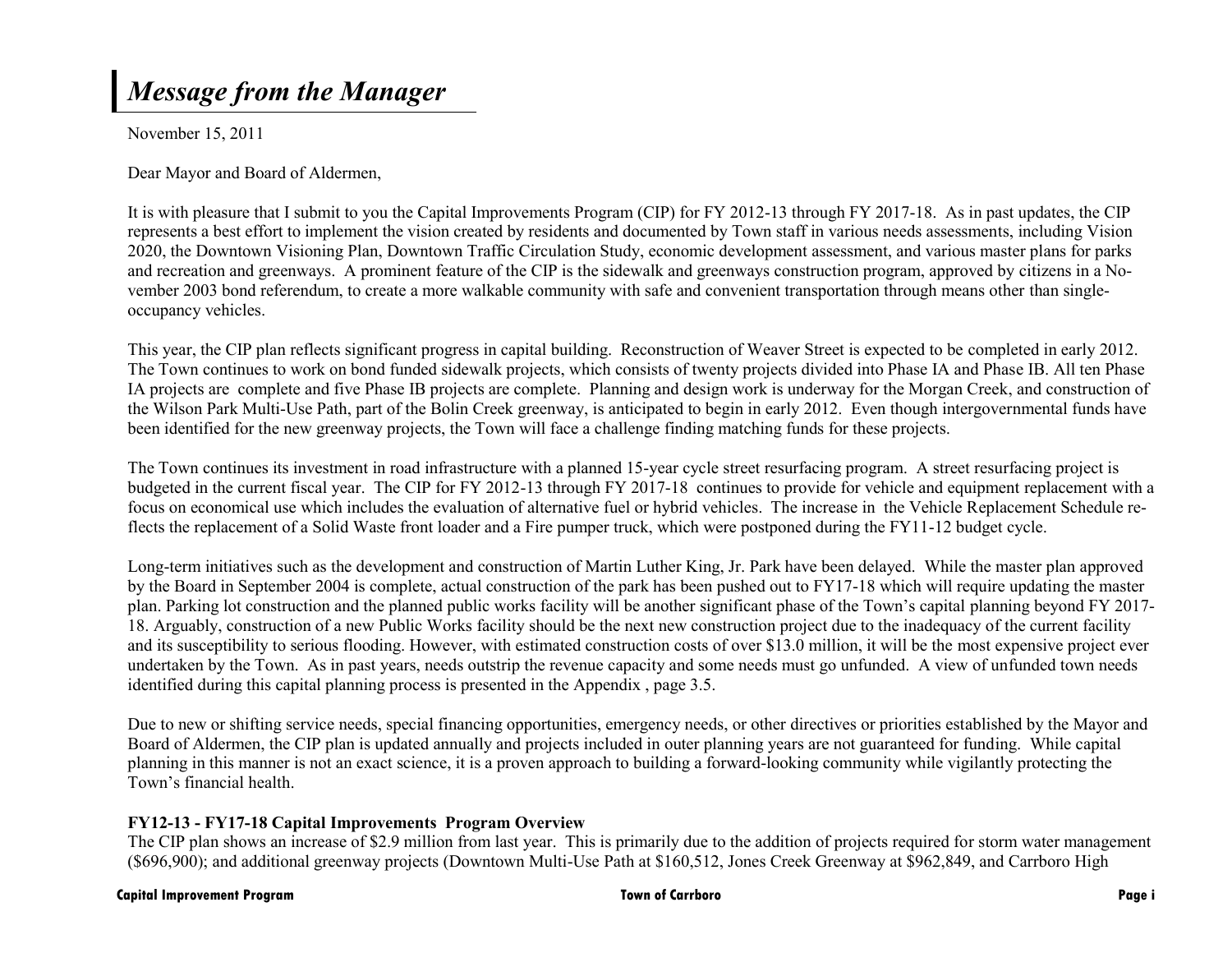School Multi-Use Path at \$859,694). Estimated costs for other large projects have increased due to inflation. For example, construction of the Public Works Facility increased by \$857,000 and MLK, Jr. Park by \$217,266 from last year.

Project costs are updated periodically depending on the type of project. For example, street resurfacing costs are adjusted each year due to the fluctuation of petroleum product costs. Updated sidewalk estimates for near future projects are based on current estimates calculating a cost per foot. The Public Works facility budget, at this point in time, is not based on any final design. However, the original estimate prepared by a consultant in 2005 has been updated to keep construction estimates as current as possible. Similarly, the Martin Luther King, Jr. park project cost is adjusted in an attempt to keep the estimates current.

The design and construction planning for Bolin and Morgan Creek have been completed, but construction estimates are several years old. Since the Town has limited funding capacity, this will affect what is actually constructed. Town staff, in conjunction with the Greenways Commission and the Board of Aldermen will move forward with the planning processes for both the Bolin Creek and Morgan Creek greenways and help fulfill the Town's goal of a connected series of greenways as established by Carrboro Vision 2020.

Information Technology capital improvement projects include additional cost for website development in the coming year. Other technology projects include a street sign management

system to allow the Town to manage street signs for appropriate retro reflectivity (mandated by the Federal Highway Administration to be in place by January 2012); in-car video system and infrastructure for police vehicles; enhancement for the financial system that to automate certain processes; and document scanning/GIS integration for the Planning Department.

The CIP for FY 2012-13 through FY 2017-18 totals \$39.6 million. Roughly 70% of this total is anticipated to be funded through debt (i.e., general obligation bonds or installment financing). Of the total debt to be financed, \$6.9 million represents installment financing needed to maintain the Town's rolling stock and

|                                         |    |                   |             | <b>CURRENT CIP RECOMMENDED</b> |               |                   |
|-----------------------------------------|----|-------------------|-------------|--------------------------------|---------------|-------------------|
|                                         |    | <b>11-12 THRU</b> |             | <b>CIP 12-13 THRU</b>          |               |                   |
| <b>PROJECTS</b>                         |    | 16-17             |             | $17 - 18$                      |               | <b>DIFFERENCE</b> |
| Greenways                               | \$ | 1,750,471         | \$          | 3,662,696                      | \$            | 1,912,225         |
| <b>Martin Luther King, Jr. Park</b>     | \$ | 2,768,958         | \$          | 2,986,224                      | S             | 217,266           |
| <b>Park Maintenance and Repair</b>      | \$ | 1,159,077         | $\mathbf S$ | 1,339,732                      | S             | 180,655           |
| <b>Public Works Facility</b>            | \$ | 12,955,486        | \$          | 13,812,486                     | <sup>\$</sup> | 857,000           |
| <b>Sidewalks</b>                        | \$ | 6,206,844         | \$          | 5,560,096                      | \$            | (646,748)         |
| <b>Street Resurfacing</b>               | \$ | 3,363,006         | \$          | 2,447,990                      | \$            | (915, 016)        |
| <b>Town Parking Lots</b>                | \$ | 500,000           | \$          | 500,000                        | \$            |                   |
| <b>Weaver Street Reconstruction</b>     | \$ | 1,801,000         | \$          | 1,466,370                      | S             | (334, 630)        |
| <b>Information Technology</b>           | \$ | 122,000           | \$          | 187,000                        | \$            | 65,000            |
| <b>Equipment/Vehicle Lease-Purchase</b> | \$ | 6,111,654         | \$          | 6,953,462                      | S             | 841,808           |
| <b>Stormwater Management</b>            | S  |                   | \$          | 696,900                        | S             | 696,900           |
| <b>TOTAL PROJECTS</b>                   |    | \$36,738,496      | $\mathbf S$ | 39,612,956                     |               | \$2,874,460       |
|                                         |    |                   |             |                                |               |                   |

equipment. As indicated on p. 3.3 the overall per capita debt ratio slightly exceeds the average, but remains well below the high level for each year. In FY 2016-17 the percentage of debt to the operating budget slightly exceeds 10% which will require adjustments in the operating budget and/or